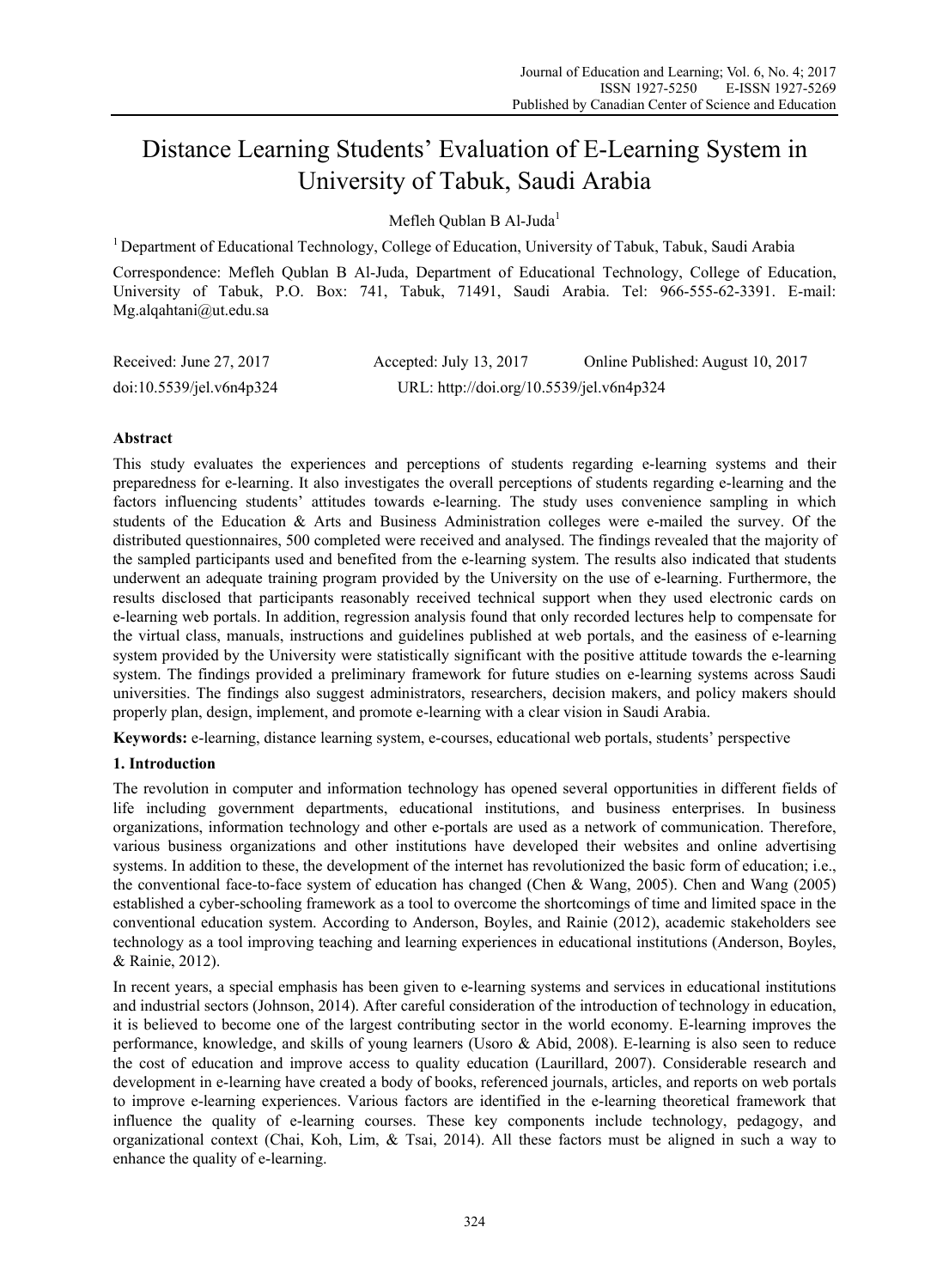There are various definitions of an e-learning system. An e-learning system is a form of online learning that occurs in a formal context with the use of multimedia technologies (Anderson, 2016). According to this definition, e-learning is supported by hardware and software for effective provision of quality education either online or offline. E-learning is also defined as a computer-enhanced learning system which is delivered through personal computers (Chan & Ranjit, 2005). In this system, different communication technologies and online tutorials are used to deliver education. Thus, effective provision of e-learning is said to be a blend of different processes. Such processes projected addressing dominant theories guiding e-learning activities. Cognitive, constructive and behaviorist theories have dominated learning aspects including e-learning (Haythornthwaite & Andrews, 2011). Of the foregoing three leading theories and others, this study uses constructive approach, which postulates that learners construct their own knowledge, which is strongly influenced by perilous experiences. Thus, learners build their own individual sense of reality. The approach encourages educators to reflect on their perceptions and to provide experiences that will help learners' current knowledge (Haythornthwaite & Andrews, 2011; Piaget, 1926; Vygotsky, 1994; Bruner, 1987; Wood, 1998).

In an e-learning system, a significant number of applications and processes are designed in the form of CD-ROM and USB or video-conferencing to provide knowledge to the students. Alternatively, e-learning is also known as a system which utilizes technology in the form of computers, multimedia devices, and the internet to improve the traditional classroom interactions between students and teachers. E-learning is a process of self-study which engages students in online virtual classrooms and various educational activities.

Learning through virtual classrooms improves the satisfaction level of students as different aesthetic, interactive graphics, texts, sound, and video deeply engage the students. In the changing educational environment worldwide, the Higher Education Institutions (HEIs) need to maintain a competitive advantage by providing high-quality teaching services through e-learning systems. HEIs have exploited the field of IT in their e-learning system and at the same time reduced the cost of quality education, which has enabled more students to enroll in e-learning courses (Mohamad Hsbollah, Kamil, & Idris, 2009). These findings show that e-learning increases the quality of learning and teaching. Recently, the number of IT based education and web-based learning platforms has grown in the HEIs. Traditional classrooms lack mobility and are fixed at a specific locations (Wu & Chen, 2013). Thus, traditional classrooms limit the opportunity for students to exploit the advantages of developing technology (Chen & Wang, 2005). In addition, the courses offered in traditional schools start at fixed times and hence limit the interaction between teachers and students. No such limitations exist in e-learning courses, as teachers and students can interact any time via e-learning web portals. The current trend in e-learning suggests that 25% of the courses in business schools will be delivered on e-learning systems by the end of 2014 (Haverila & Barkhi, 2009). As such, it is important to optimize technology in the education setup to facilitate the teaching and learning experiences beyond boundaries.

One of the reports produced by Oxford University Department for Continuing Education revealed that several issues have emerged in e-learning and distance learning programs such as high cost, lack of agility, and infrastructure which needs to be improved to make e-learning system an efficient system of education. The learning experience can be enriched through technologies, as it offers more opportunities than a face-to-face approach to education (Mellema, Smart, Shull, & Salmona, 2009). The students' level of satisfaction regarding e-learning systems increases when they get easy access to technology. The university needs to provide reliable equipment to the students to ensure smooth delivery of e-learning courses (Kuo, Walker, Schroder, & Belland, 2014). Furthermore, it is important that online learners be familiar with the use of technology to get the full benefit of an e-learning system (Er, Liaw, Lim, & Marimuthu, 2015). Students get frustrated when they are not familiar with the technology, and it lowers their satisfaction level (Bidder, Mogindol, Saibin, Andrew, & Naharu, 2016). Similarly, a high level of technical support is required for the students to use the published sources on e-learning web portals properly. It is therefore important to improve the e-learning experience of students to enhance their e-learning readiness and acceptance (Liaw, Huang, & Chen, 2007; Selim, 2007). The present study was conducted to address the prospects of e-learning initiatives in Saudi Arabia. The study investigated the experience and perception of students regarding an e-learning system and their preparedness for e-learning. The present study also shows the overall perspective of students regarding e-learning and outlines the factors which influence the student's attitude towards e-learning.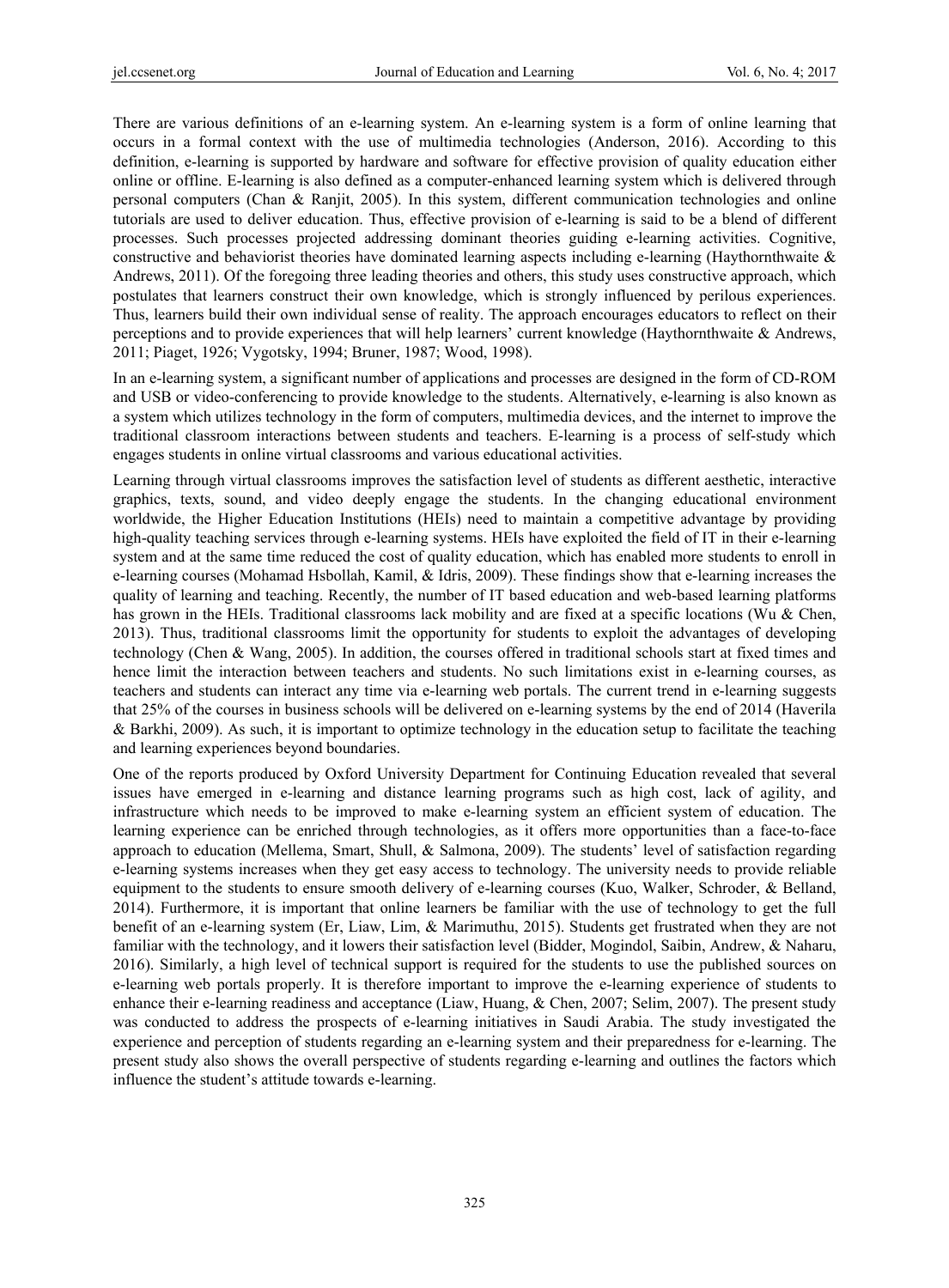## *1.1 Significance of the Study*

It is observed that prion to this study, few studies have investigated the perception of students and teachers regarding online education in different parts of Gulf countries. Arguably, no research has examined the students' perceptions about e-learning system in Saudi universities and the factors that influence students' attitudes towards e-learning systems. The present study seeks to fill the gap in the e-learning related literature. The present study has both theoretical and practical significance due to the following outcomes:

 The present study provides the knowledge to improve the support services of e-learning systems, the curriculum of e-learning courses and interaction between university teachers and students on e-learning web portals.

 The study also put forward recommendations to facilitate the students' experience with e-learning courses and improve the overall design of e-learning system in the universities.

#### *1.2 Research Objectives*

The study aims to address specific objectives, which are:

- Determining the level of exposure to e-learning courses of university students.
- Determining the effectiveness of e-learning courses in the university education.
- Determining the benefits and drawbacks of the e-learning system in the university.

#### **2. Method**

#### *2.1 Population and Sample*

In the present study, the participants from two colleges, Education  $\&$  Arts and Business Administration of University of Tabuk, located in Tabuk, Saudi Arabia were sampled. The University of Tabuk started its distance learning program in 2008. There are total 18,000 students currently enrolled in distance learning programs offered at the University of Tabuk. The present study collected data on students' perceptions regarding e-learning courses from 500 students. The demographic characteristics of the study participants are presented in the results section.

## *2.2 Research Questions*

This study examined students' perceptions regarding the e-learning system offered at the University of Tabuk, Saudi Arabia. The results of the present study address the following research questions:

1) What is the general perception of students regarding the e-learning system offered at the University of Tabuk?

2) Is there any significant difference in students' perceptions regarding the e-learning system based on gender?

3) What is the relationship between students' perceptions about virtual classrooms (e-learning system) and the characteristic features of the e-learning system?

#### *2.3 Instrumentation*

The data of the present study was collected through a survey questionnaire published on the e-learning web portal of the University of Tabuk. The survey questionnaire consisted of two parts, with the first part being demographic characteristics of the participants including the gender, level of education, and college. The second part consisted of the characteristic features associated with the e-learning system such as resources published on e-learning web portals and interaction between students and teachers via e-learning web portals. The questionnaire is available in Appendix A. Cronbach's Alpha test was applied on the survey items to determine the reliability of the items. The reliability results for the items are presented in Appendix B.

#### *2.4 Research Procedure*

The survey items were published on the e-learning web portals of the University of Tabuk. The students of the colleges of Business Administration and Education & Arts were asked to record their responses on the survey items available on the web portal. The first section of the survey consisted of four items which recorded the demographic characteristics of the participants. The second section of the survey consisted of fourteen items related to the e-learning system offered at the University of Tabuk. The participants were asked dichotomous questions through closed-ended statements. Participants were asked to indicate that whether they find e-learning web portals beneficial in their educational career. They were also asked whether they find the virtual classroom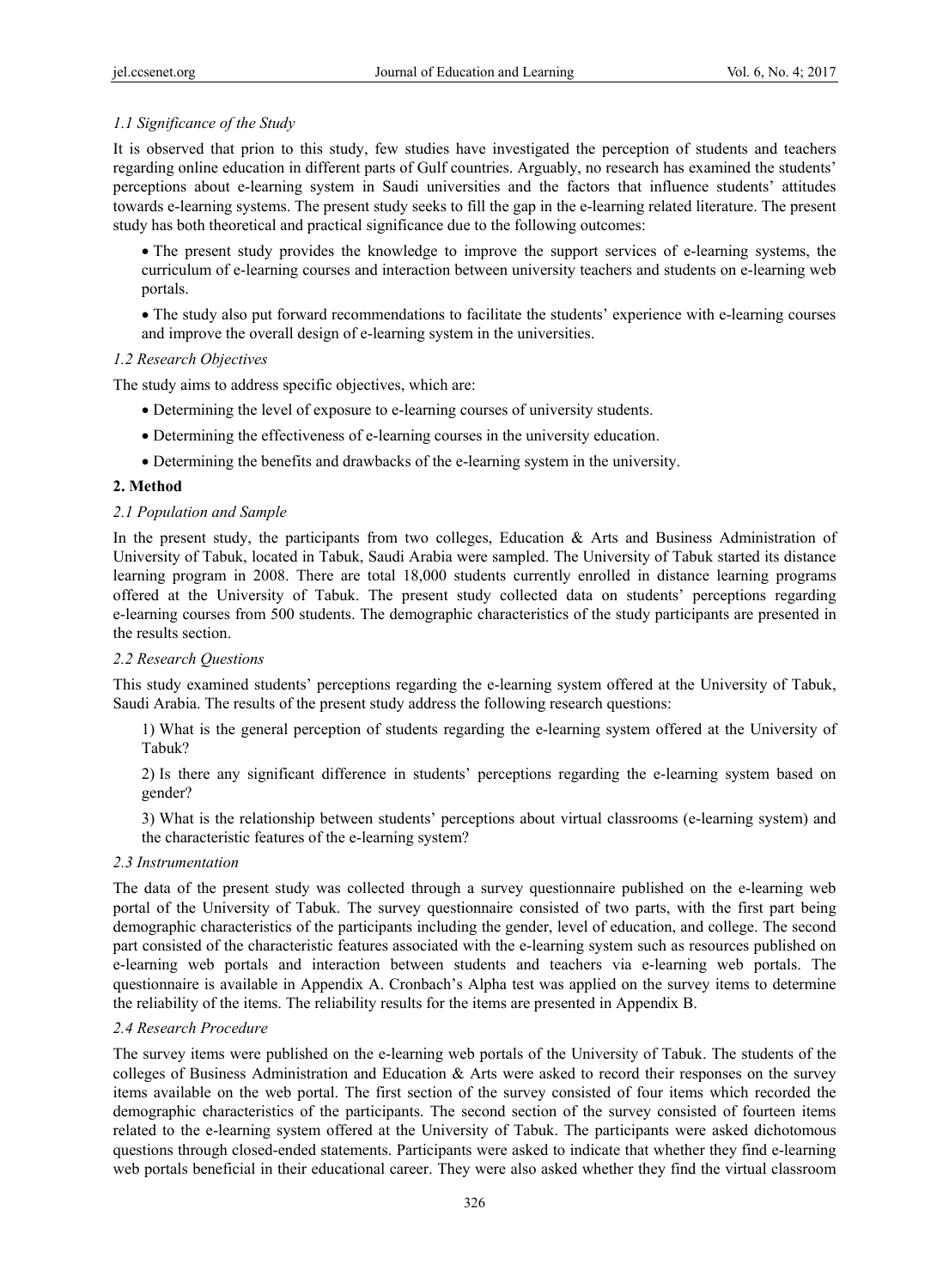system as an effective system of education or otherwise. After getting responses from 500 participants, the survey was closed from the e-learning web portal of the University of Tabuk.

#### *2.5 Statistical Analysis*

All the recorded data was analyzed using Statistical Package for Social Sciences (SPSS) Version 20.0. Descriptive statistics was applied to summarize the collected data from respondents. Pearson's correlation test was applied to determine the students' perceptions about the e-learning system offered by the University of Tabuk based on gender. Subsequently, multiple linear regression analysis was applied to examine the relationship between the dependent variable of what participants feel about the virtual classroom system and the characteristics of the e-learning system. In addition to these, the characteristic factors of the e-learning system that are statistically associated with positive students' perceptions were also evaluated. The dependent variable (Y) was students' perceptions about virtual classrooms as a good system; whereas the independent variables included  $(X1, 2, 3, \ldots)$ , and 8); (a) gender; (b) benefit from the university e-learning system; (c) received training to use e-learning system; (d) manuals, instructions and guidelines to facilitate the use of the e-learning system; (e) recorded lectures compensate for a virtual class; (f) communication system of university via SMS rating; (g) usefulness and relevance of published resources; and (h) interaction with teachers and receipt of proper feedback on web portals.

#### **3. Results**

The present study evaluated the student's perceptions regarding the effectiveness of the e-learning system in the university. Considering the positive attitude of students towards the e-learning system, it can be deduced that e-learning systems are effective in delivering quality education to students. Table 1 shows the descriptive analysis of demographic variables of the participants included in the study. The majority of the participants in the study were female (63.2%). Most of the participants in the study were in the third and fourth level of education (45.6%). In addition, the majority of participants were from the College of Business Administration  $(76.8\%)$ .

| Variables                      | Percentage $(\% )$ | Standard deviation | Mean |
|--------------------------------|--------------------|--------------------|------|
| Gender                         |                    |                    |      |
| Male                           | 36.8               | 0.483              | 0.63 |
| Female                         | 63.2               |                    |      |
| Level of Education             |                    |                    |      |
| Third & Forth                  | 45.6               | 0.855              | 0.84 |
| Fifth & Sixth                  | 24.6               |                    |      |
| Seventh & Eighth               | 29.8               |                    |      |
| Name of College                |                    |                    |      |
| <b>Education and Arts</b>      | 23.2               | 0.423              | 0.77 |
| <b>Business Administration</b> | 76.8               |                    |      |

Table 1. Descriptive statistics of demographic variables, means and standard deviations

When asked about the effectiveness of e-learning system in the university, most of the participants reported in favor of the e-learning system. In the present study, it was found that 77.6% of the participants use the e-learning system available at the University. 75.8% reported they get to benefit from the e-learning system of the university. 80.2% found e-courses published on the web portals of the e-learning system useful. 57.2% indicated that enough training is provided to them by the university to use the e-learning system of the university properly. 54.8% participants believed that proper technical support is provided to them when they use their electronic cards on the e-learning web portals. A large number of participants (79%) consider discussion forums as an important part of e-learning systems. Similarly, 73% of participants reported that recorded lectures help to compensate for missed virtual classes and 81.8% found manuals, instructions, and guidelines as valuable sources to adequately use the e-learning web portals. 51.6% and 56.2% reported that instructors directly interacted with students through the e-learning web portals and provided feedback respectively. 79.8% found resources published on the e-learning web portals as relevant to their courses and 67.6% reported the SMS system used by the University for communication as an efficient and useful system. A large number of participants (72.6%)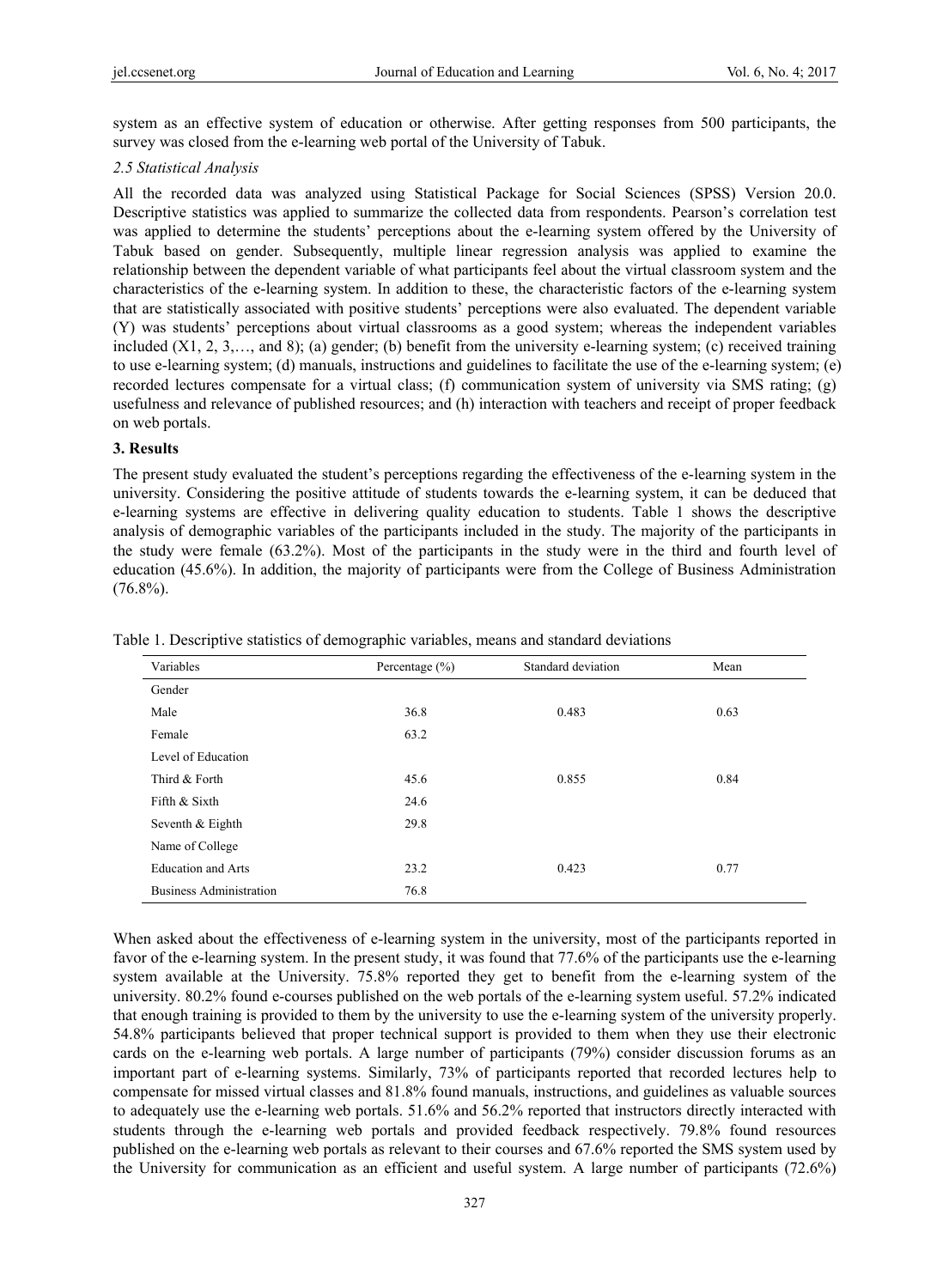reported in favor of the virtual classroom system as an excellent system of education. All these results with their standard deviation and means are presented in Table 2.

Table 2. Descriptive statistics about perception of e-learning system

| Variables                                                                                                 | Percentage (%) | Standard deviation | Mean |
|-----------------------------------------------------------------------------------------------------------|----------------|--------------------|------|
| Use e-learning system at University                                                                       |                |                    |      |
| Yes                                                                                                       | 77.6           | 0.417              | 0.22 |
| $\rm No$                                                                                                  | 22.4           |                    |      |
| Get benefit from University's e-learning system                                                           |                |                    |      |
| Yes                                                                                                       | 75.8           | 0.429              | 0.24 |
| $\rm No$                                                                                                  | 24.2           |                    |      |
| E-courses published on e-learning web portals are an important reference for me.                          |                |                    |      |
| Yes                                                                                                       | 80.2           | 0.399              | 0.20 |
| No                                                                                                        | 19.8           |                    |      |
| I get enough training within the University to use the e-learning system.                                 |                |                    |      |
| Yes                                                                                                       | 57.2           | 0.495              | 0.43 |
| $\rm No$                                                                                                  | 42.4           |                    |      |
| I get technical support when I insert an electronic card within the e-learning system.                    |                |                    |      |
| Yes                                                                                                       | 54.8           | 0.498              | 0.45 |
| No                                                                                                        | 45.2           |                    |      |
| Discussion forums are considered an important part of e-learning system.                                  |                |                    |      |
| Yes                                                                                                       | 79.0           | 0.408              | 0.21 |
| No                                                                                                        | 21.0           |                    |      |
| Recorded lectures help compensate for the virtual class.                                                  |                |                    |      |
| Yes                                                                                                       | 73.0           | 0.444              | 0.27 |
| No                                                                                                        | 27.0           |                    |      |
| Manuals, guidelines, and instructions on e-learning site facilitate the use of<br>e-learning web portals. |                |                    |      |
| Yes                                                                                                       | 81.8           | 0.386              | 0.18 |
| No                                                                                                        | 18.2           |                    |      |
| Instructors interact with their students through e-learning web portals.                                  |                |                    |      |
| Yes                                                                                                       | 51.6           | 0.500              | 0.48 |
| No                                                                                                        | 48.4           |                    |      |
| Instructors provide feedbacks on e-courses.                                                               |                |                    |      |
| Yes                                                                                                       | 56.2           | 0.497              | 0.44 |
| No                                                                                                        | 43.8           |                    |      |
| The E-learning system in the University is very easy.                                                     |                |                    |      |
| Yes                                                                                                       | 78.8           | 0.409              | 0.21 |
| No                                                                                                        | 21.2           |                    |      |
| Resources and activities published on e-learning web portals are useful and relevant.                     |                |                    |      |
| Yes                                                                                                       | 79.8           | 0.402              | 0.20 |
| No                                                                                                        | $20.2\,$       |                    |      |
| The communication system used by the University via SMS is efficient and good.                            |                |                    |      |
| Yes                                                                                                       | 67.6           | 0.468              | 0.32 |
| No                                                                                                        | 32.4           |                    |      |
| The virtual classroom system is a good system.                                                            |                |                    |      |
| Yes                                                                                                       | 72.6           | 0.446              | 0.27 |
| No                                                                                                        | 27.4           |                    |      |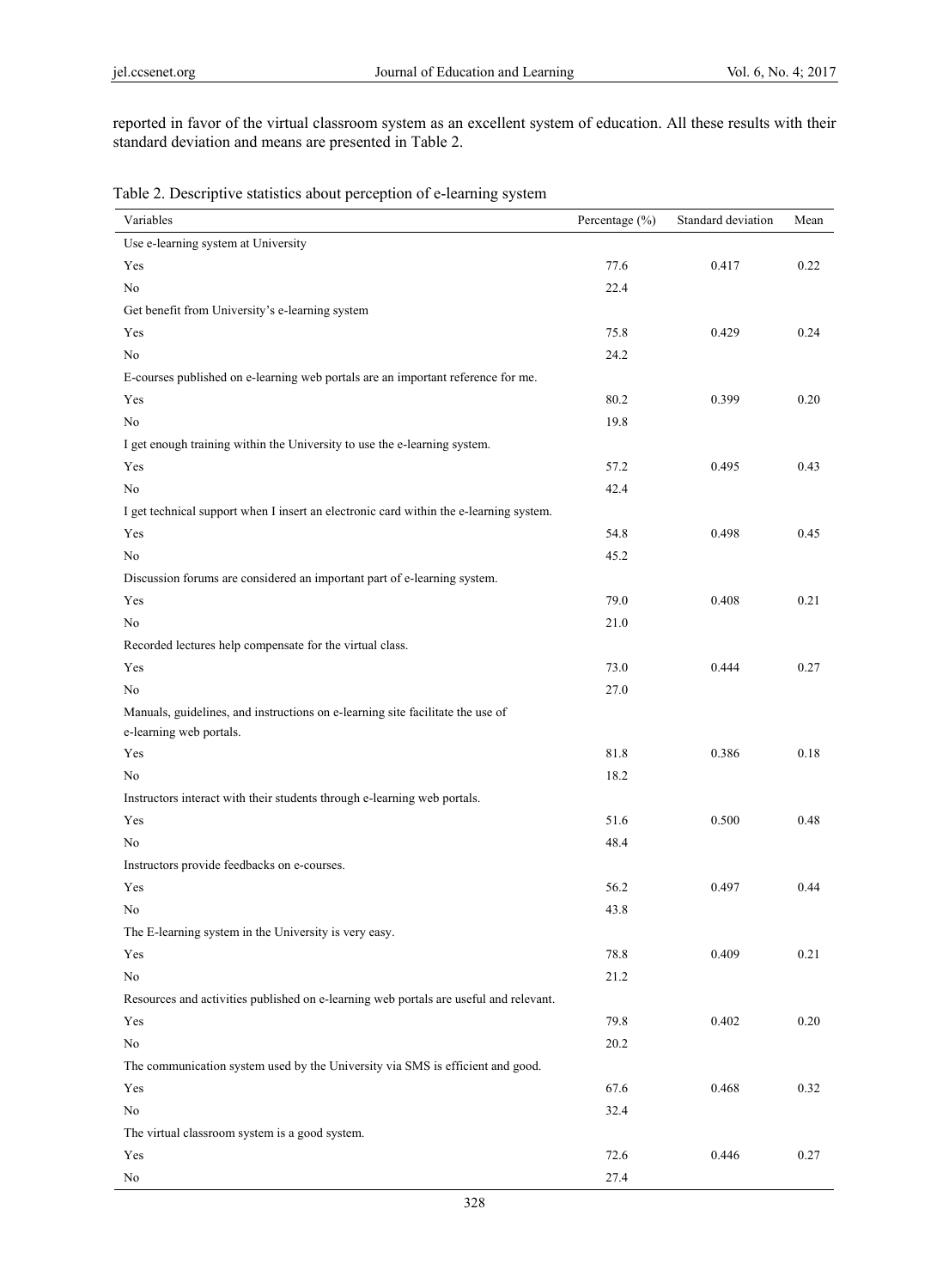The descriptive analysis revealed that there is only a slight difference in the perception of e-learning between female and male students. Table 3 shows the correlation analysis, which shows the statistically non-significant difference between the genders. Figure 1 demonstrates the number of male and female students who think the virtual classroom system is good.

| Table 3. Correlation analysis of students perception about e-learning system by gender |  |  |  |  |
|----------------------------------------------------------------------------------------|--|--|--|--|
|                                                                                        |  |  |  |  |

| <b>Systematic Measures</b> | Value | Asymptomatic. Std. Error <sup>a</sup> | Approx. $T^b$ | Approx. Sig. |
|----------------------------|-------|---------------------------------------|---------------|--------------|
| Pearson's R                | 0.032 | 0.044                                 | 0.799         | 0.479        |
| Kappa                      | 0.024 | 0.034                                 | 0.710         | 0.478        |



Figure 1. Number of students happy with the virtual classroom system in the University based on gender

To determine the relationship between the students' perception of the e-learning system and various demographic and e-learning system characteristics such as gender, use of SMS for communication in the e-learning system, manuals, instructions and guidelines available on e-learning web portals, and the support and training from the University for the e-learning system, regression analysis was conducted as shown in Table 4. The model was found to be statistically significant ( $R^2 = 0.04$ ) at a significance level of 0.05 as shown in Table 5.

#### Table 4. ANOVA<sup>a</sup> analysis

| Model |            | Sum of Squares | Df  | Mean Square |       | Sig.         |
|-------|------------|----------------|-----|-------------|-------|--------------|
|       | Regression | 4.002          | 16  | 0.250       | 1.268 | $0.0213^{b}$ |
|       | Residual   | 94.858         | 481 | 0.197       |       |              |
|       | Total      | 98.859         | 497 |             |       |              |

a. Dependent Variable: The virtual classroom system is a good system.

b. Predictors: (Constant), the communication system used by the University SMS is an effective and good system, recorded lectures help to compensate for the virtual class, the resources published on the e-learning web portals are useful and relevant, manuals, instructions, and guidelines that are published on the e-learning web portals facilitate the use of e-learning website, and students get instant support when they insert electronic cards in the e-learning system.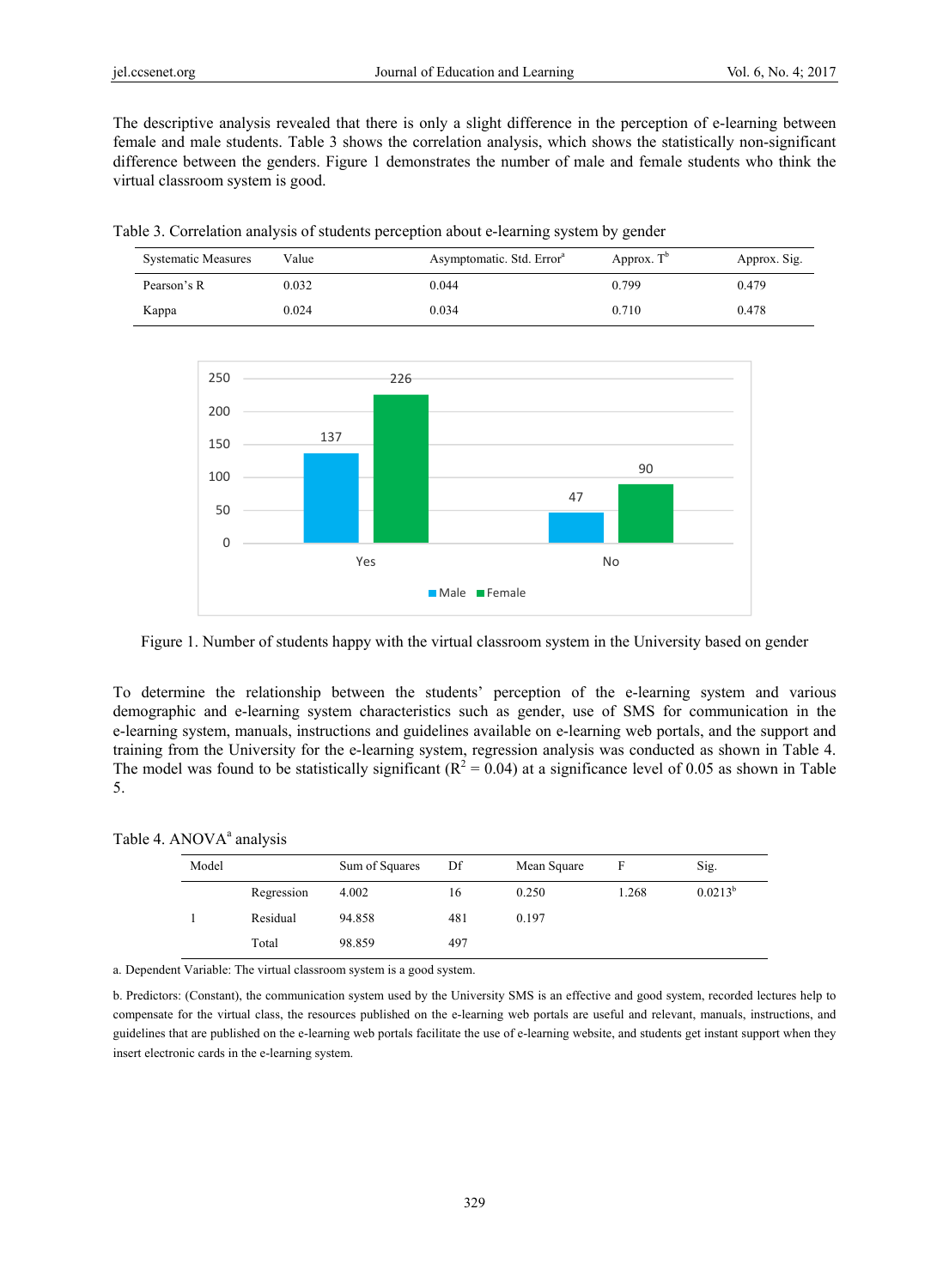Table 5. Model summary

| Model |                 | R Square | Adjusted R Square | Std. Error of the Estimate |
|-------|-----------------|----------|-------------------|----------------------------|
|       | $0.201^{\rm a}$ | 0.040    | 0.009             | 0.444                      |

Table 6 shows that the variable of recorded lectures that help to compensate for virtual class (t = 1.916; p = 0.05), manuals, instructions and guidelines published at web portals ( $t = 2.237$ ;  $p = 0.02$ ), and the ease of e-learning system provided by the University ( $t = 2.76$ ;  $p = 0.03$ ) were found to be statistically significant with the positive attitude towards the e-learning system. However, all other variables were found to be statistically insignificant.

|                                                                                                                           |                | Unstandardized Coefficients | Standardized<br>Coefficients |          |       |
|---------------------------------------------------------------------------------------------------------------------------|----------------|-----------------------------|------------------------------|----------|-------|
| Model                                                                                                                     | $\overline{B}$ | Std. Error                  | Beta                         | t        | Sig.  |
| Constant                                                                                                                  | 0.289          | 0.073                       |                              | 3.977    | 0.000 |
| Gender of Students                                                                                                        | 0.039          | 0.042                       | 0.043                        | 0.934    | 0.351 |
| Benefit from University's e-learning system                                                                               | 0.031          | 0.047                       | 0.030                        | 0.664    | 0.507 |
| Sufficient training within the university to<br>use the e-learning system.                                                | 0.037          | 0.041                       | 0.041                        | 0.891    | 0.374 |
| Recorded lectures help to compensate for the<br>virtual class.                                                            | 0.087          | 0.045                       | 0.086                        | 1.916    | 0.05  |
| Manual, instruction, and guidelines published<br>on the e-learning sites facilitate the use of<br>e-learning web portals. | 0.122          | 0.052                       | 0.106                        | 2.337    | 0.020 |
| Get enough feedback from professors.                                                                                      | 0.068          | 0.043                       | 0.063                        | 1.856    | 0.063 |
| The E-learning system available at the<br>university is very easy.                                                        | 0.136          | 0.059                       | 0.114                        | 2.76     | 0.038 |
| The communication system used by the<br>university via SMS is very effective and<br>good.                                 | $-0.079$       | 0.044                       | $-0.083$                     | $-1.807$ | 0.071 |

Table 6. Coefficient correlation of variables

a. Dependent Variable: The virtual classroom system is a good system.

#### **4. Discussion**

The aim of this study was to evaluate students' perceptions of e-learning courses offered at the University of Tabuk. There are several characteristics of e-learning courses that are associated with student satisfaction. These features help to understand the students' experiences with the e-learning system and also provide recommendations to improve the design and courses of e-learning system at universities.

A descriptive analysis was performed to determine the general perception of students regarding the e-learning system provided at the university. It was found that almost all the participants reported a positive perception of the e-learning system. The findings of the present study were consistent with previous studies, which show that students feel good about e-learning systems (Suri & Sharma, 2013). Another study conducted in Saudi Universities also revealed a similar positive attitude of students towards e-learning systems (Hussain, 2007). A study carried out in the Gulf also shows positive perceptions of students about e-learning systems (Tubaishat  $\&$ Lansari, 2011). The results of the present study as shown in Table 2 are congruent with the previous findings.

The present study also aimed to determine whether differences based on gender exist in students' perceptions regarding the e-learning system offered at the University of Tabuk. The results revealed that there is no statistically significant difference  $(R = 0.479)$  in perceptions of female and male students regarding the e-learning system as shown in Table 3. This result is in consonance with the previous studies. Hussein (2011) reported similar attitudes of male and female students towards e-learning systems. Another study shows no substantial difference between males' and females' attitudes towards e-learning (Vandenbroeck, Verschelden, & Boonaert, 2008). However, few studies conducted in the past demonstrate a more positive attitude of male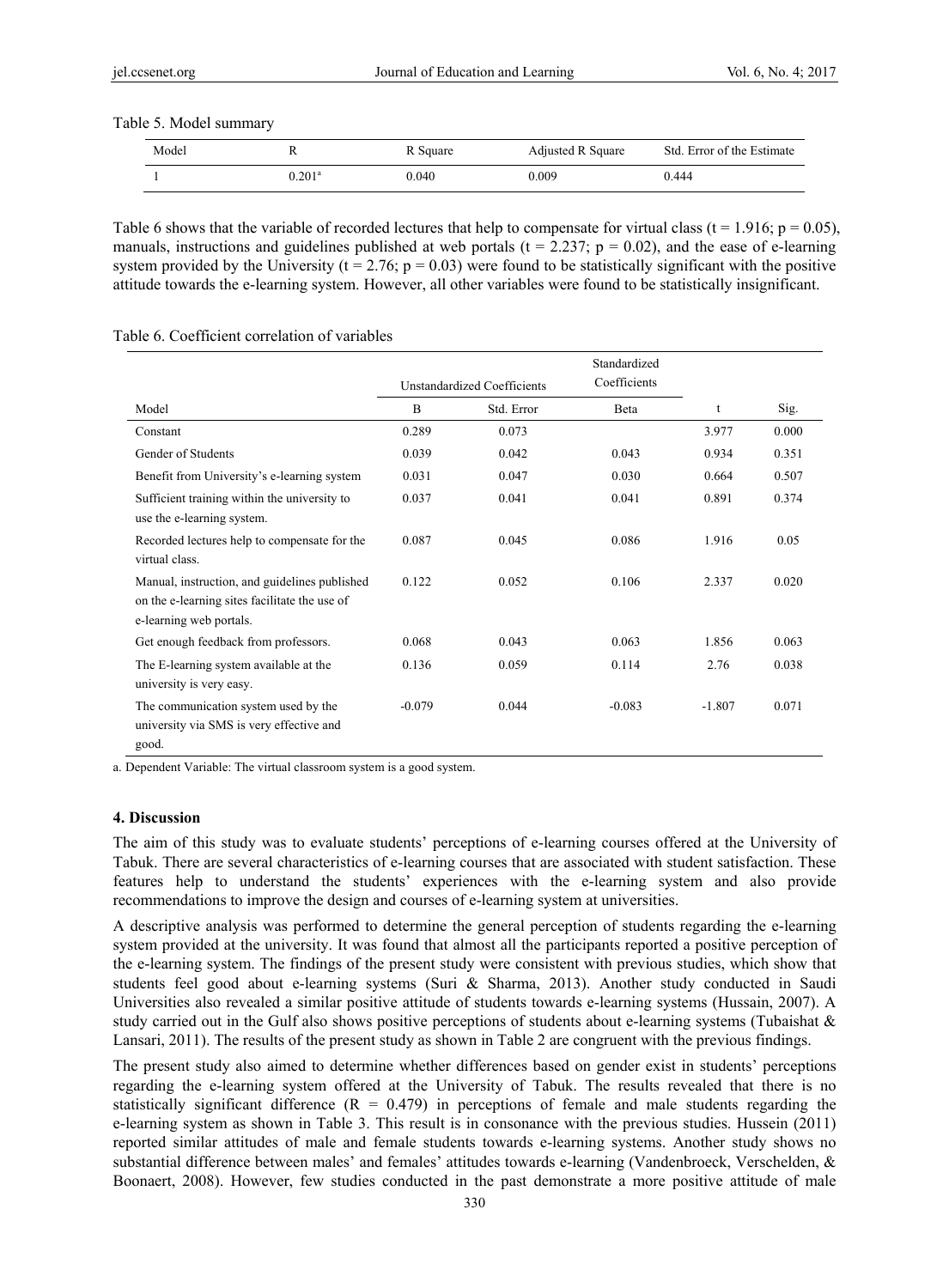students towards e-learning as compared to the female students (Ong & Lai, 2006). The present study reveals no difference, which shows that both male and female students get to benefit from e-learning systems and utilize the sources published on the web portals of the e-learning system accordingly.

Furthermore, the findings revealed that there is no statistically significant relationship between the demographic characteristics of the participants such as level of education, and college of education and the positive perceptions of students towards the e-learning system. Similar findings were reported in previous studies, which show that attitude and perceptions of students towards e-learning are not influenced by their level of education and college of education. However, the present study demonstrated a statistically significant relationship between the students' positive perceptions towards the e-learning system or virtual classroom as a good system and the easy access to recorded lectures ( $p = 0.05$ ); manuals, instructions and guidelines published on web portals ( $p = 0.02$ ) at significance level ( $p = 0.05$ ); and the easiness of e-learning system offered by the University of Tabuk ( $p = 0.03$ ) at significance level ( $p = 0.05$ ). The findings also corresponded with previous studies which demonstrated a positive influence on access to technology and ease of use on the students' attitude towards the e-learning system (Papaioannou & Charalambous, 2011; Paris, 2004; Sweeney & Geer, 2010). The present study also shows that students' perceptions towards the e-learning system are influenced by the ease of e-learning web portals offered by the university. These results are consistent with Adewole-Odeshi (2014)'s finding, which shows a positive attitude of students when they find e-learning sites easy to use. The present study also indicated that proper training and published manuals, guidelines and instructions facilitate the use of e-learning system. These results are consistent with the previous research, which shows that if students have proper skills to use technologies, they feel good about it and show a positive attitude towards e-learning and ICT (Liaw & Huang, 2011; Liawa & Huangb, 2009). One of the pilot studies revealed that the major hurdle in the development of the e-learning system in Saudi Universities is the lack of modern telecommunication and infrastructure (Xanthidis, Wali, & Nikolaidis, 2013). Similarly, another study revealed that the absence of clear vision and strategic planning in Saudi regarding e-learning systems also slows down the progress of e-learning despite the positive attitude of students towards e-learning (Al-Shehri, 2010). The present study suggested that e-learning should be implemented in universities, as the students feel good about e-learning/virtual classroom systems. However, it is important to provide proper support and training to the students so that they can effectively use e-learning web portals. These findings encourage implementation of the e-learning initiatives in Saudi universities. The results of the present study provide the framework of the future perceptions of students towards e-learning systems at the universities. These results can be used by the administration, researchers, decision makers, and policy makers to properly plan, design, implement and promote e-learning with a clear vision in Saudi Arabia.

However, the present study revealed that it is important to provide appropriate training to the students to help them use the e-learning web portals and gather relevant study resources. These findings are imperative and require special attention from the government to ensure development and implementation of e-learning systems in the universities across Saudi Arabia with adequate training and student awareness.

#### **5. Conclusion**

In the present study, three distinguishing factors of e-learning systems were found to influence the positive perceptions of students towards e-learning systems. These factors include ease of the e-learning system offered by the University; manuals, instructions and guidelines published at the e-learning web portals to facilitate the use of the e-learning system; and easy access to relevant recorded lectures. These three factors have significant influence on the students' perceptions regarding e-learning. These findings suggest that the university authorities and Ministry of Education, particularly IT department to render more attention to these factors due to their impacts on e-learning distance learning program through e-learning system. Furthermore, the results indicated no significant difference in the perceptions of male and female students regarding e-learning system. The descriptive statistics showed that students received proper training to use e-learning web portals effectively. The interaction between instructors and students also seemed to be improved through e-learning web portals. The study also revealed problems in policy making and design of e-learning systems in Saudi Arabia which need to be overcome through proper policies. This finding suggests that university authorities and the Ministry of Education should revisit e-learning policies and content design to iron out problems affecting the overall effectiveness of e-learning system in the sampled university and others. The results of the present study emphasize the importance of appropriate training, publishing useful resources on e-learning web portals, and improving the overall e-learning system of the university as the key towards the development of quality e-learning systems in Saudi Arabia.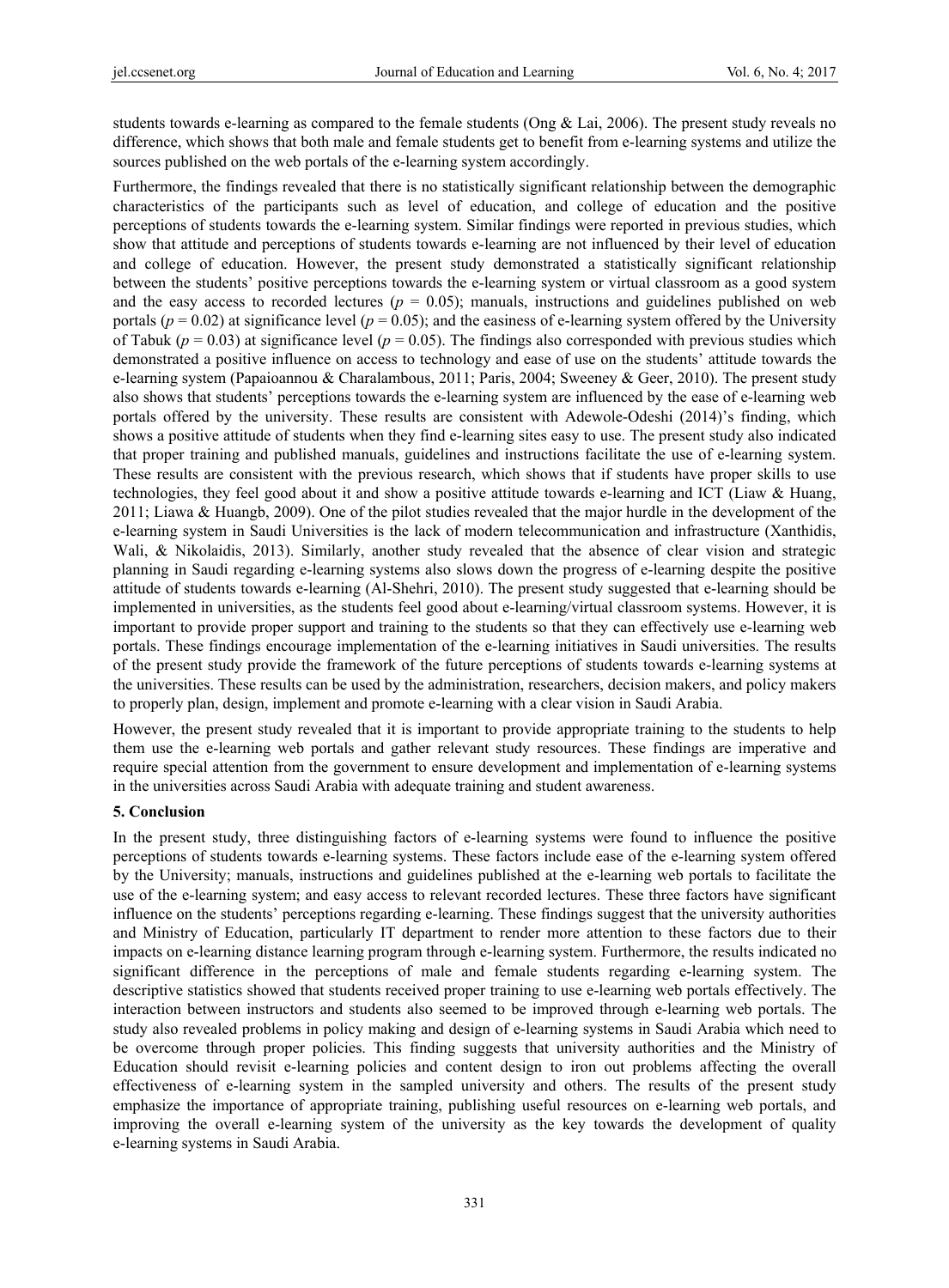Despite the significant contributions of this empirical study, there are some limitations need to be addressed. First, this empirical study used a cross-sectional survey method to sample distance learning students of two colleges participated in the study. However, a longitudinal method could give sufficient time to capture the real phenomenon and control issues related to the individual situations concerning e-learning. Second, this study sampled only two faculties and used a quantitative approach. Thus, future studies should include more faculties and use mixed methods approach to capture compressive understanding and other potential factors of the e-learning system. Finally, this study sampled only distance learning students, which is one of the components that constitute e-learning. Therefore, future studies should include e-learning instructors to capture comprehensive e-learning dimensions in Saudi tertiary context.

#### **References**

- Adewole-Odeshi, E. (2014). Attitude of students towards E-learning in South-West Nigerian universities: An application of technology acceptance model. *Library Philosophy and Practice*.
- Al-Shehri, A. M. (2010). E-learning in Saudi Arabia: "To E or not to E, that is the question". *Journal of Family and Community Medicine*, *17*(3), 147. https://doi.org/10.4103/1319-1683.74333
- Anderson, J. Q., Boyles, J. L., & Rainie, L. (2012). The future impact of the Internet on higher education. *Pew Internet & American Life Project*.
- Anderson, T. (2016). Theories for learning with emerging technologies. *Emerging Technologies in Distance Education*.
- Bidder, C., Mogindol, S. H., Saibin, T. C., Andrew, S. A., & Naharu, N. (2016). Students' perceptions of blended learning and achievement. In *Envisioning the Future of Online Learning* (pp. 213-225). Springer. https://doi.org/10.1007/978-981-10-0954-9\_19
- Bruner, J. (1987). Prologue to the English Edition. In R. W. Rieber, & A. S. Carton (Eds.), *the collected works of L. S. Vygotsky, Volume 1, Problems of General Psychology*. New York: Plenum Press. https://doi.org/10.1007/978-1-4613-1655-8\_1
- Chai, C. S., Koh, E., Lim, C. P., & Tsai, C.-C. (2014). Deepening ICT integration through multilevel design of technological pedagogical content knowledge. *Journal of Computers in Education*, *1*(1), 1-17. https://doi.org/10.1007/s40692-014-0002-1
- Chan, Y., Ranjit, K., Jamiah, B., & Eliza, P. (2007). *Computer Education for Classroom Teaching*. Malaysia: McGraw-Hill.
- Chen, N.-S., & Wang, Y.-H. (2005). *Cyber Schooling framework: Improving mobility and situated learning*. Paper presented at the Advanced Learning Technologies, 2005, ICALT 2005, Fifth IEEE International Conference on.
- Er, A. N., Liaw, S. C., Lim, T. H., & Marimuthu, R. (2015). Blended to satisfaction: Factors influencing student satisfaction in a language classroom/Er Ann Nah…[et al.]. *Esteem Academic Journal*, *11*(2), 55-73.
- Haverila, M., & Barkhi, R. (2009). The influence of experience, ability and interest on eLearning effectiveness. *European Journal of Open, Distance and E-learning*, *12*(1).
- Hussain, I. (2007). A study of student's attitude towards virtual education in Pakistan. *Turkish Online Journal of Distance Education*, *8*(2).
- Haythornthwaite, C., & Andrews, R. (2011). *E-learning theory and practice*. London: SAGE Publications Ltd. https://doi.org/10.4135/9781446288566
- Johnson, D. J. (2014). *A comparison of online education versus traditional education in terms of federal employee performance in an agency within the Department of Defense (DoD)*. Capella University.
- Kuo, Y.-C., Walker, A. E., Schroder, K. E., & Belland, B. R. (2014). Interaction, Internet self-efficacy, and self-regulated learning as predictors of student satisfaction in online education courses. *The Internet and Higher Education*, *20*, 35-50. https://doi.org/10.1016/j.iheduc.2013.10.001
- Laurillard, D. (2007). Modelling benefits-oriented costs for technology enhanced learning. *Higher Education*, *54*(1), 21-39. https://doi.org/10.1007/s10734-006-9044-2
- Liaw, S.-S., & Huang, H.-M. (2011). *A study of investigating learners attitudes toward e-learning*. Paper presented at the 2011 5th International Conference on Distance Learning and Education.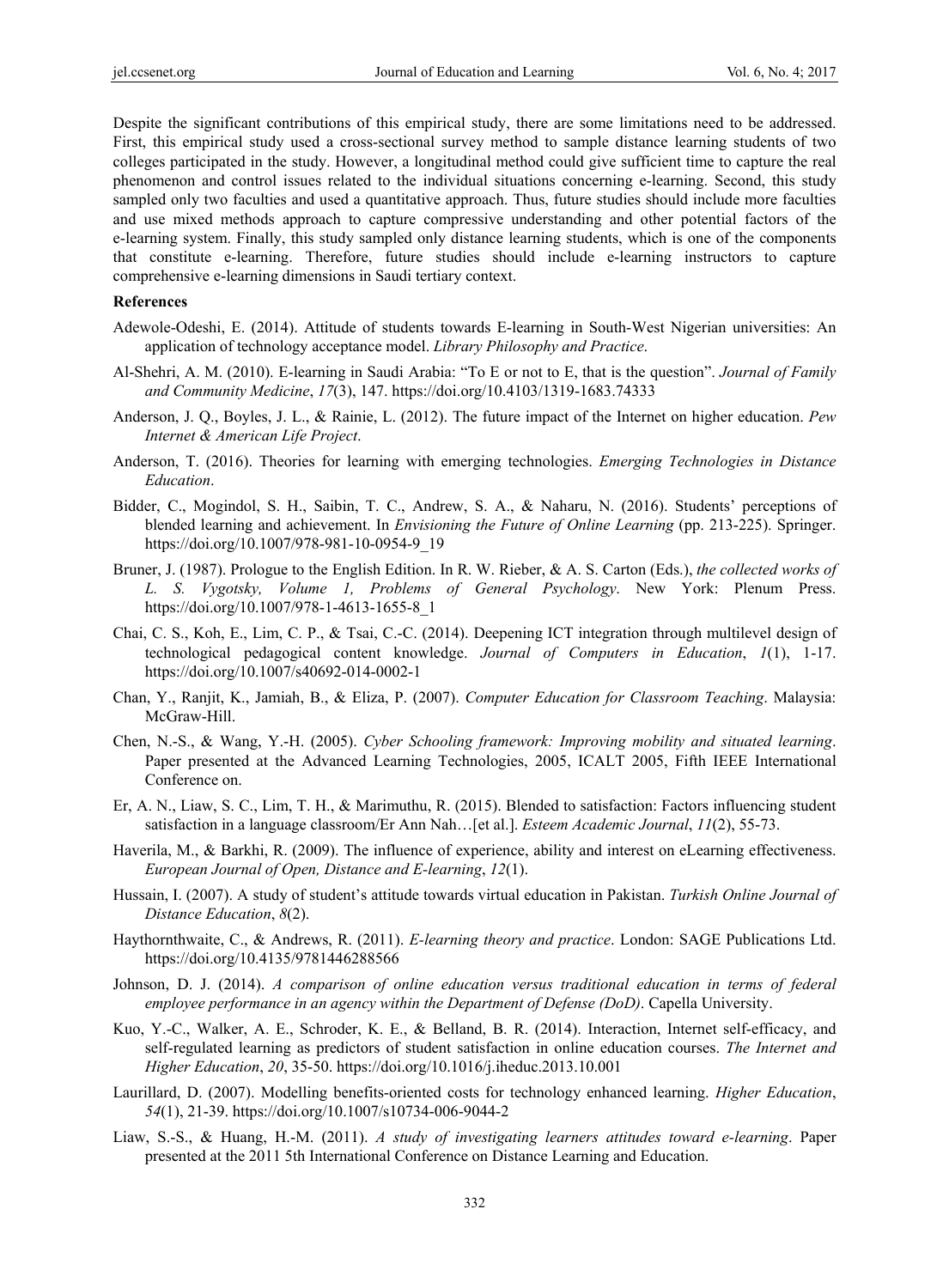- Liaw, S.-S., Huang, H.-M., & Chen, G.-D. (2007). Surveying instructor and learner attitudes toward e-learning. *Computers & Education*, *49*(4), 1066-1080. https://doi.org/10.1016/j.compedu.2006.01.001
- Liawa, S.-S., & Huangb, H.-M. (2009). *Gender difference, computer experience, self-efficacy, motivation and intention towards e-learning: A case study of the Blackboard system*.
- Mellema, H. N., Smart, K. L., Shull, C. M., & Salmona, M. (2009). Blended learning and user satisfaction. *Issues in Information Systems*, *X*(1), 126-130.
- Mohamad Hsbollah, H., Kamil, & Idris, M. (2009). E-learning adoption: The role of relative advantages, trialability and academic specialisation. *Campus-Wide Information Systems*, *26*(1), 54-70. https://doi.org/10.1108/10650740910921564
- Ong, C.-S., & Lai, J.-Y. (2006). Gender differences in perceptions and relationships among dominants of e-learning acceptance. *Computers in Human Behavior*, *22*(5), 816-829. https://doi.org/10.1016/j.chb.2004.03.006
- Papaioannou, P., & Charalambous, K. (2011). Principals' attitudes towards ICT and their perceptions about the factors that facilitate or inhibit ICT integration in primary schools of Cyprus. *Journal of Information Technology Education*, *10*(1), 349-369.
- Paris, P. G. (2004). E-Learning: A study on secondary students' attitudes towards online web assisted learning. *International Education Journal*, *5*(1), 98-112.
- Piaget, J. (1926). *The language and thought of the child*. London: Routledge and Kegan.
- Selim, H. M. (2007). Critical success factors for e-learning acceptance: Confirmatory factor models. *Computers & Education*, *49*(2), 396-413. https://doi.org/10.1016/j.compedu.2005.09.004
- Suri, G., & Sharma, S. (2013). The impact of gender on attitude towards computer technology and e-learning: An exploratory study of Punjab University, India. *International Journal of Engineering Research*, *2*(2), 132-136.
- Sweeney, T., & Geer, R. (2010). Student capabilities and attitudes towards ICT in the early years. *Australian Educational Computing*, *25*(1), 18.
- Tubaishat, A., & Lansari, A. (2011). Are students ready to adopt e-learning? A preliminary e-readiness study of a university in the Gulf Region. *International Journal of Information and Communication Technology Research*, *1*(5).
- Usoro, A., & Abid, A. (2008). Conceptualising quality e-learning in higher education. *E-learning and Digital Media*, *5*(1), 75-88. https://doi.org/10.2304/elea.2008.5.1.75
- Vandenbroeck, M., Verschelden, G., & Boonaert, T. (2008). E‐learning in a low‐status female profession: The role of motivation, anxiety and social support in the learning divide. *Journal of Computer Assisted Learning*, *24*(3), 181-190. https://doi.org/10.1111/j.1365-2729.2007.00252.x
- Vygotsky, L. S. (1994). The socialist alteration of man. In R. van de Veer, & J. Valsiner (Eds.), *The Vygotsky Reader*. Blackwell Publishers.
- Wood, D. (1998). *How children think and learn*. Oxford: Blackwell Publishers Limited.
- Wu, I.-C., & Chen, W.-S. (2013). Evaluating the E-learning platform from the perspective of knowledge management: The AHP approach. *Journal of Library and International Studies*, *11*(1), 1-24.
- Xanthidis, D., Wali, S. W., & Nikolaidis, P. (2013). *E-Learning in Saudi Universities, Challenges and Issues*. Paper presented at the e-Learning 2013 Fourth International Conference on Best Practices in Management, Design and Development of e-Courses: Standards of Excellence and Creativity.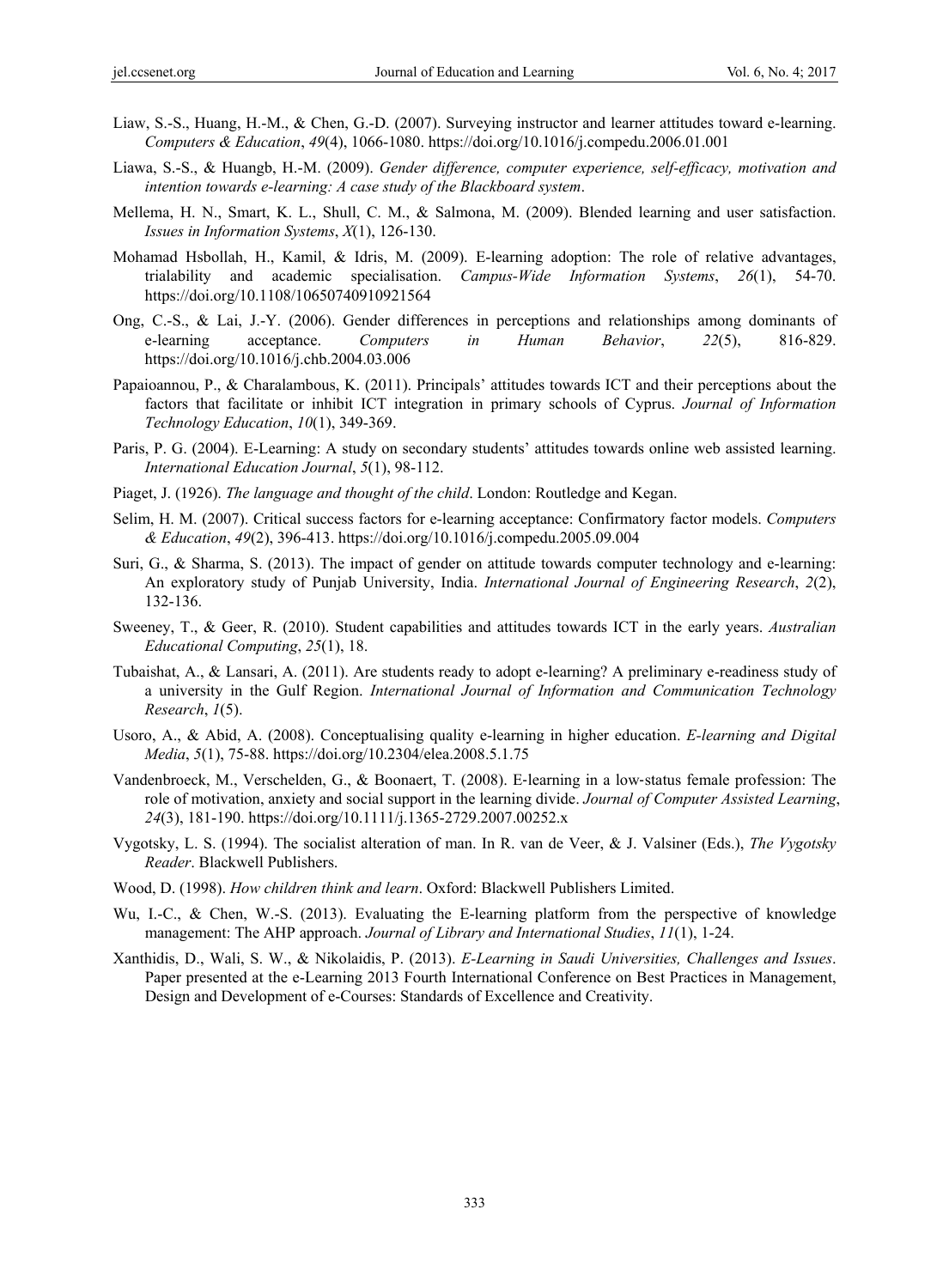| Appendix A    |                             |                |                                                                                          |                                |                  |        |        |                                                                                                               |  |
|---------------|-----------------------------|----------------|------------------------------------------------------------------------------------------|--------------------------------|------------------|--------|--------|---------------------------------------------------------------------------------------------------------------|--|
|               | <b>Survey Questionnaire</b> |                |                                                                                          |                                |                  |        |        |                                                                                                               |  |
| Part 1        |                             |                |                                                                                          |                                |                  |        |        |                                                                                                               |  |
|               |                             |                | Name of the participant:                                                                 |                                |                  |        |        |                                                                                                               |  |
| Gender:       |                             |                |                                                                                          |                                |                  |        |        |                                                                                                               |  |
| Male          | $\Box$                      | Female         |                                                                                          | $\Box$                         |                  |        |        |                                                                                                               |  |
|               | <b>Level of Education:</b>  |                |                                                                                          |                                |                  |        |        |                                                                                                               |  |
| Third & Forth |                             | $\Box$ .       | Fifth & Sixth                                                                            | $\Box$                         | Seventh & Eighth |        | $\Box$ |                                                                                                               |  |
| College:      |                             |                |                                                                                          |                                |                  |        |        |                                                                                                               |  |
|               | Education & Arts            |                | $\Box$                                                                                   | <b>Business Administration</b> |                  | $\Box$ |        |                                                                                                               |  |
| Part 2:       |                             |                |                                                                                          |                                |                  |        |        |                                                                                                               |  |
|               |                             |                | Did you get benefit from the university's e-learning system?                             |                                |                  |        |        |                                                                                                               |  |
| Yes           | $\Box$                      | N <sub>0</sub> | $\Box$                                                                                   |                                |                  |        |        |                                                                                                               |  |
|               |                             |                | Do you continuously use the e-learning system located at the University web portal?      |                                |                  |        |        |                                                                                                               |  |
| Yes           | $\Box$                      | $\rm No$       | П                                                                                        |                                |                  |        |        |                                                                                                               |  |
|               |                             |                | E-courses published on the e-learning system are important source of references for me?  |                                |                  |        |        |                                                                                                               |  |
| Yes           | $\Box$                      | N <sub>0</sub> | $\Box$                                                                                   |                                |                  |        |        |                                                                                                               |  |
|               |                             |                | Did you get enough training within the university to properly use the e-learning system? |                                |                  |        |        |                                                                                                               |  |
| Yes           | $\Box$                      | N <sub>0</sub> | $\Box$                                                                                   |                                |                  |        |        |                                                                                                               |  |
| response?     |                             |                |                                                                                          |                                |                  |        |        | When you insert your electronic card for technical support within the e-learning system you get quick         |  |
| Yes           | $\Box$                      | N <sub>0</sub> | $\Box$                                                                                   |                                |                  |        |        |                                                                                                               |  |
|               |                             |                | Discussion forums are considered as an important part of the e-learning system?          |                                |                  |        |        |                                                                                                               |  |
| Yes           | $\Box$                      | N <sub>0</sub> | $\Box$                                                                                   |                                |                  |        |        |                                                                                                               |  |
|               |                             |                | Recorded lectures on e-learning system helps to compensate the missed virtual class?     |                                |                  |        |        |                                                                                                               |  |
| Yes           | $\Box$                      | N <sub>0</sub> | $\Box$                                                                                   |                                |                  |        |        |                                                                                                               |  |
|               | and from its services?      |                |                                                                                          |                                |                  |        |        | Manuals, instructions and guidelines that are published on the e-learning site facilitate the use of the site |  |
| Yes           | $\Box$                      | No.            | $\Box$                                                                                   |                                |                  |        |        |                                                                                                               |  |
|               |                             |                | You get enough feedback from the professors on the e-courses?                            |                                |                  |        |        |                                                                                                               |  |
| Yes           | $\Box$                      | N <sub>0</sub> | $\Box$                                                                                   |                                |                  |        |        |                                                                                                               |  |
|               |                             |                | Professors directly interact with the students through e-learning system?                |                                |                  |        |        |                                                                                                               |  |
| Yes           | П                           | N <sub>0</sub> |                                                                                          |                                |                  |        |        |                                                                                                               |  |
|               |                             |                | E-learning system available at the university is very easy?                              |                                |                  |        |        |                                                                                                               |  |
| Yes           | П                           | No             | П                                                                                        |                                |                  |        |        |                                                                                                               |  |
|               | relevant to the course?     |                |                                                                                          |                                |                  |        |        | The resources and activities published on the web portals of e-learning system are very useful and            |  |
| Yes           | $\Box$                      | No             | □                                                                                        |                                |                  |        |        |                                                                                                               |  |
|               |                             |                | The virtual classroom system is good system?                                             |                                |                  |        |        |                                                                                                               |  |
| Yes           | П                           | No             | П                                                                                        |                                |                  |        |        |                                                                                                               |  |
|               |                             |                | The communication system of SMS used by the university is an effective and good system?  |                                |                  |        |        |                                                                                                               |  |
| Yes           | $\Box$                      | N <sub>0</sub> | $\Box$                                                                                   |                                |                  |        |        |                                                                                                               |  |
|               |                             |                |                                                                                          |                                |                  |        |        |                                                                                                               |  |